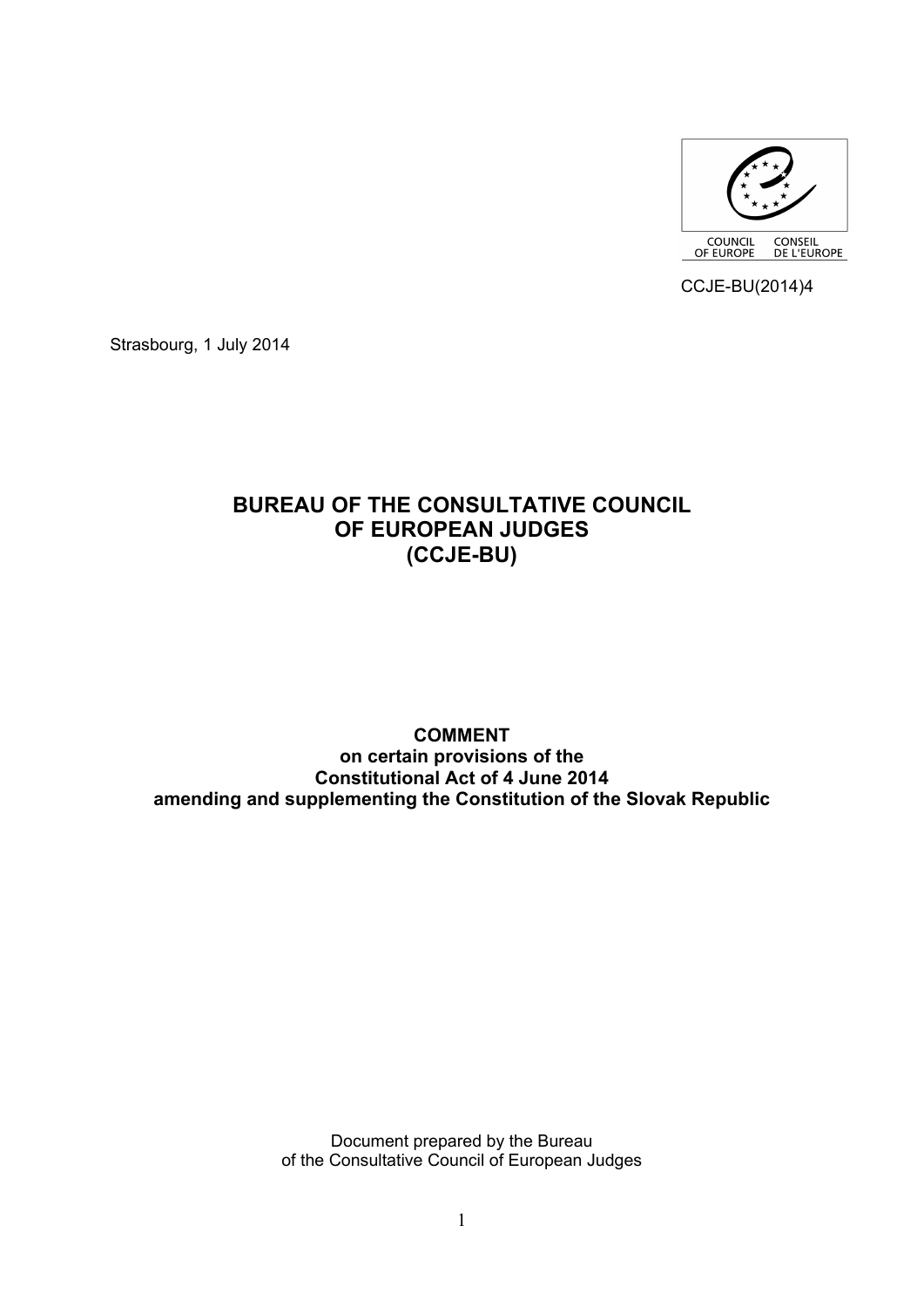#### **INTRODUCTION:**

The Slovak member of the Consultative Council of European Judges (CCJE) informed the CCJE in a letter dated 11 June 2014 about a Constitutional Act on amending and supplementing the Constitution of the Slovak Republic, which had been adopted on 4 June 2014. She considered that these amendments infringe fundamental principles regarding the status of judges and their independence. We understand that these concerns are also shared by the Plenary Assembly of the Supreme Court of the Slovak Republic and by the European Association of Judges. The Slovak member of the CCJE claims that politicians had announced that a "radical cleaning of the Slovak Judiciary" should take place. The amendments order that all judges will have to undergo a "security reliability clearance", which will be based on information gathered by police and by the National Security Office. She asks the CCJE for its opinion on whether this amendment of the constitution is in accordance with the international standards concerning the functioning of the judiciary in a democratic state.

In accordance with the CCJE's terms of reference on targeted co-operation at the request of other bodies of the Council of Europe, member states, judges associations or members of the CCJE, the Bureau of the CCJE has studied the constitutional law of 4 June 2014, an English translation of which was provided to it. The following comments deal only with those parts which relate to the questions raised by the Slovak member. No explanatory notes or other background material explaining the reasons for the new legal provisions have been made available.

#### **CONTENT OF THE DRAFT LAW:**

A new Article is inserted into the Constitution, the first three paragraphs of which state, in the English translation provided to the CCJE:

*Art 154d(1) The requirements of judicial competence which guarantee that the judicial office will be performed properly shall also apply to a judge appointed before 1st September 2014. Adoption of opinion on fulfilment of requirements of judicial competence, under first sentence, of a judge appointed to judicial office before 1st September 2014 shall be decided on the basis of the documentation from state authority performing the role of the protection of classified information and statement of the judge, by the Judicial Council of the Slovak Republic by its resolution. Details of the decision-making of the Judicial Council of the Slovak Republic on the adoption of the opinion on fulfilment of requirements of judicial competence which guarantee that the judicial office will be performed properly, including the manner of expression of opinion of the judge on the documentation shall be established by law.* 

*(2) Complaint may be lodged against the resolution of the Judicial Council of the Slovak Republic in accordance with paragraph 1, whereas it shall be decided by the Constitutional Court; the details shall be established by law.*

*(3) If the judge appointed to the judicial office before 1st September 2014 does not meet the requirements of judicial competence which guarantee that the judicial office will be performed properly, under the final resolution of the Judicial Council of the Slovak Republic under paragraph 1 or under final decision of the Constitutional Court, by which the complaint was dismissed under paragraph 2, the Judicial Council of the Slovak Republic shall propose the President of the Slovak Republic to recall the judge. Failure to fulfil the requirements for*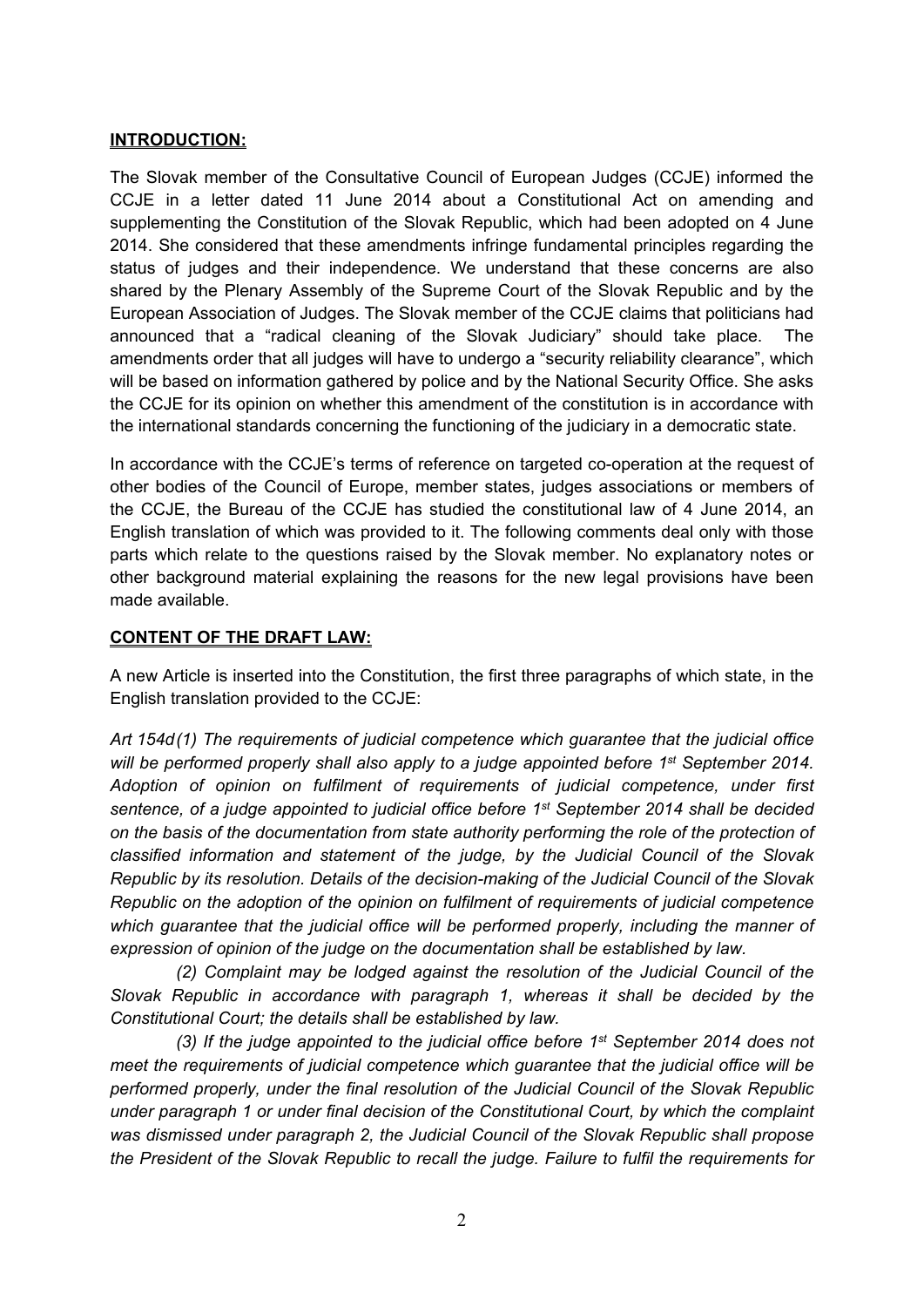*judicial competence which guarantee that the judicial office will be performed properly shall be a reason for the withdrawal of the judge. "*

Accordingly, Article 147, which stipulates that the President of the Slovak Republic shall "recall" a judge is amended by an additional sentence in paragraph 1 thereof. Thus, in addition to the existing possibilities for the "recall" of a judge in the case of a sentence passed for a deliberate criminal offence by the judge or a decision of a disciplinary tribunal for a deed that is incompatible with the execution of the post of a judge, or health problems or reaching the age of 65, or loosing the eligibility to be elected to the parliament states:

 *(Article 147 para 1 last sentence:) "The President of the Slovak Republic on the proposal of the Judicial Council of the Slovak Republic shall recall a judge who fails to meet requirements on judicial competence that guarantee the judicial office shall be performed properly, on the ground of the final resolution of the Judicial Council of the Slovak Republic under the Article 154d paragraph 1 or according to the final decision of the Constitutional Court by which the petition under the Art. 154d paragraph 2 was dismissed."* 

In addition Articles 141a (regarding the Judicial Council of the Slovak Republic) and Article 129 and 133 are amended to give jurisdiction to the Council to propose the dismissal of a judge under the new Article 154d. It also gives jurisdiction to the Constitutional Court to grant a remedy against such a decision of the Council.

In Article 141a para 5 which enumerates the powers of the Judicial Council new powers are introduced:

*(Art 141a para 5)* 

*lit b "to adopt an opinion on whether a candidate for appointment to the judicial office meets the requirements of judicial competence which guarantee that he/she will perform the judicial office properly", and*

*lit i) "to monitor whether a judge meets requirements of judicial competence which guarantee that he/she will perform the judicial office properly throughout the entire term of a judicial office",* 

Article 141 a delegates the following jurisdiction to the legislator:

*"Article 141 a Abs. 11 (11) Details on the election and withdrawal of the President of the Judicial Council of the Slovak Republic, on the manner of appointment of the members of the Judicial Council of the Slovak Republic, on its competence, on the representation of the President of the Judicial Council of the Slovak Republic, on organisation and its relationship towards the judicial administration authorities and towards the authorities of the judicial selfadministration, as well as on the manner of supervision whether the judge meets the requirements of judicial competence, which guarantee that the judicial office will be performed properly throughout the entire term of the judicial office, shall be established by the law."*

As a requirement to become a judge the new law adds the necessity "to meet the conditions on judge competence guaranteeing the office of judge will be performed properly". It also provides that other (additional) conditions may be established by law: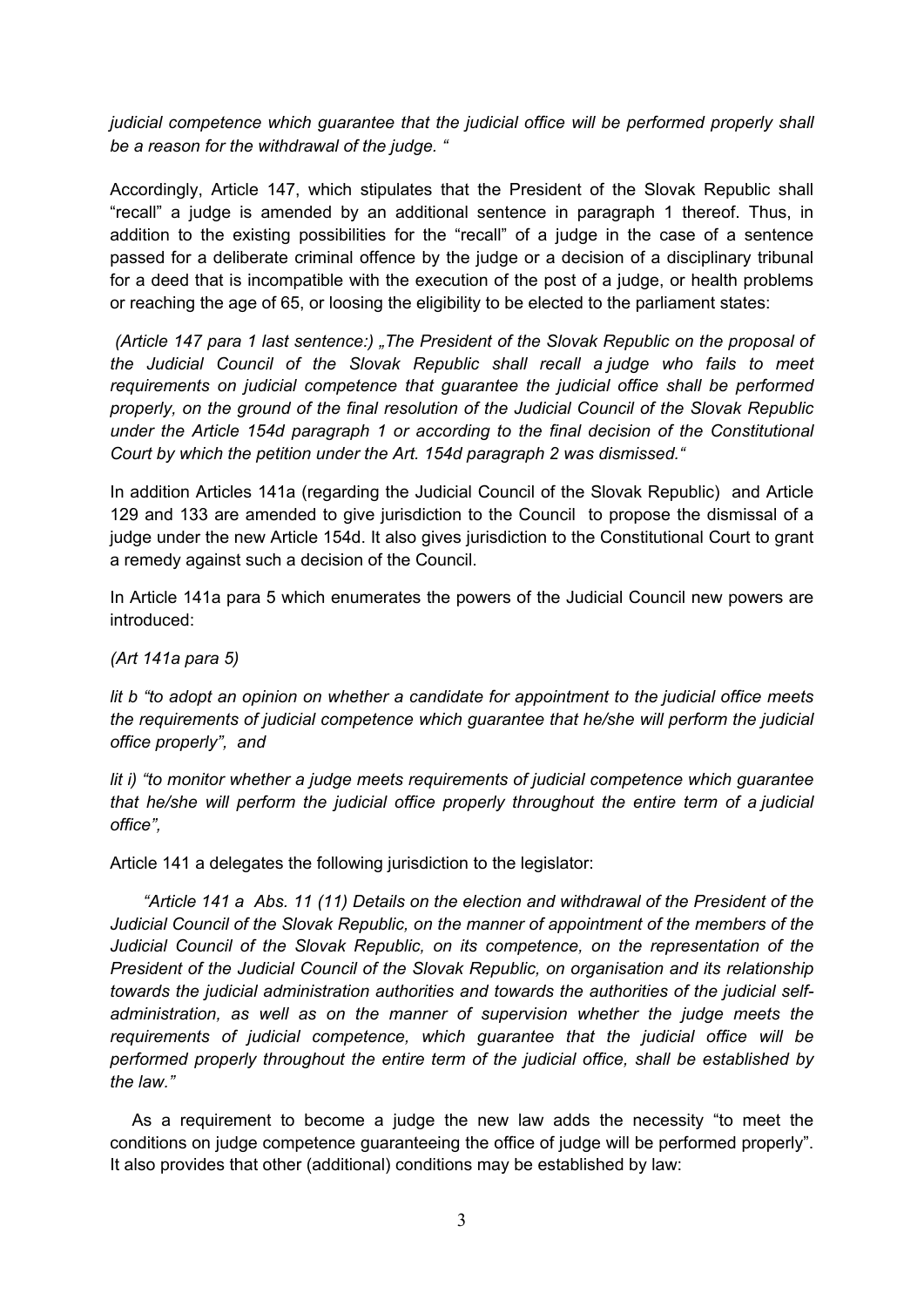*(Article 145 para 2 new): "As a judge shall be appointed a citizen of the Slovak Republic eligible to be elected to the National Council of the Slovak Republic, who reached age of thirty years, has university education in law, meets the conditions on judge competence guaranteeing the office of judge will be performed properly. Other conditions for the appointment as a judge and his/her judicial promotion, as well as the scope of immunity of judges shall be established by the law."*

#### **This new amendments can be summarized as follows**:

In order to become a judge a new criterion is explicitly introduced that (in the wording of the translation provided) "…to meet the conditions on judge competence guaranteeing the office of judge will be performed properly". This criterion is enshrined as a constitutional requirement. Further, the precise definition of how this criterion is to be checked as well as the possibility of establishing other criteria is entrusted to the legislator. This criterion will apply not only to new appointees but also to all judges who have already been appointed and in the case of existing judges they will have to undergo an examination. The constitutional provision stipulates, in mandatory form, that the basis for this examination will be documentation from the state authority that performs the role of safeguarding classified information and, in addition, a statement from the judge who is being examined. The decision will be taken by the Judicial Council. A challenge to this decision is possible. If a final decision proposes the judge's dismissal, the President of the Republic has to "recall" that judge (Article 147 para 1 "shall recall").

#### **CONSIDERATIONS OF THE CCJE AND PROBLEMS IDENTIFIED:**

An examination of these legal provisions in the light of European standards raises the following concerns:

## **1.) Permanent tenure**

An essential element for judicial independence, which is a pre-requisite to the maintenance of the rule of law and the fundamental guarantee of a fair trial<sup>1</sup>, is the tenure of office of the judge. Security of tenure and irremovability are key elements of the independence of judges<sup>2</sup>. A permanent appointment should only be terminated in cases of serious breaches of disciplinary or criminal provisions established by law, or where the judge can no longer perform his judicial functions.<sup>3</sup> In all these exceptional cases strict procedural rules have to be followed. Such proceedings should be conducted by an independent authority or a court and there must be a full guarantee of a fair trial. The procedural rules must provide the judge with the right to challenge the decision and sanction proposed. Disciplinary sanctions should be proportionate.<sup>4</sup>

These international standards, which are necessary elements of the independence of judges will be infringed by extending the possibility of "recalling" a judge in circumstances where it is said that the judge "…fails to meet requirements on judicial competence that

<sup>1</sup> Opinion of the CCJE No. 1(2001), para 10; Recommendation CM/Rec(2010)12 para 3,11; CCJE Magna Carta of Judges (2010) para 2) et alt.

<sup>2</sup> Recommendation CM/Rec (2010)12 para 49.

<sup>&</sup>lt;sup>3</sup> Recommendation CM/Rec (2010) 12 para 50; see also UN Basic Principles on the Independence of the Judiciary para 18.

<sup>4</sup> Recommendation CM/Rec (2010) 12 para 69; see also CCJE Opinion No 3 para 77 iii) to vi).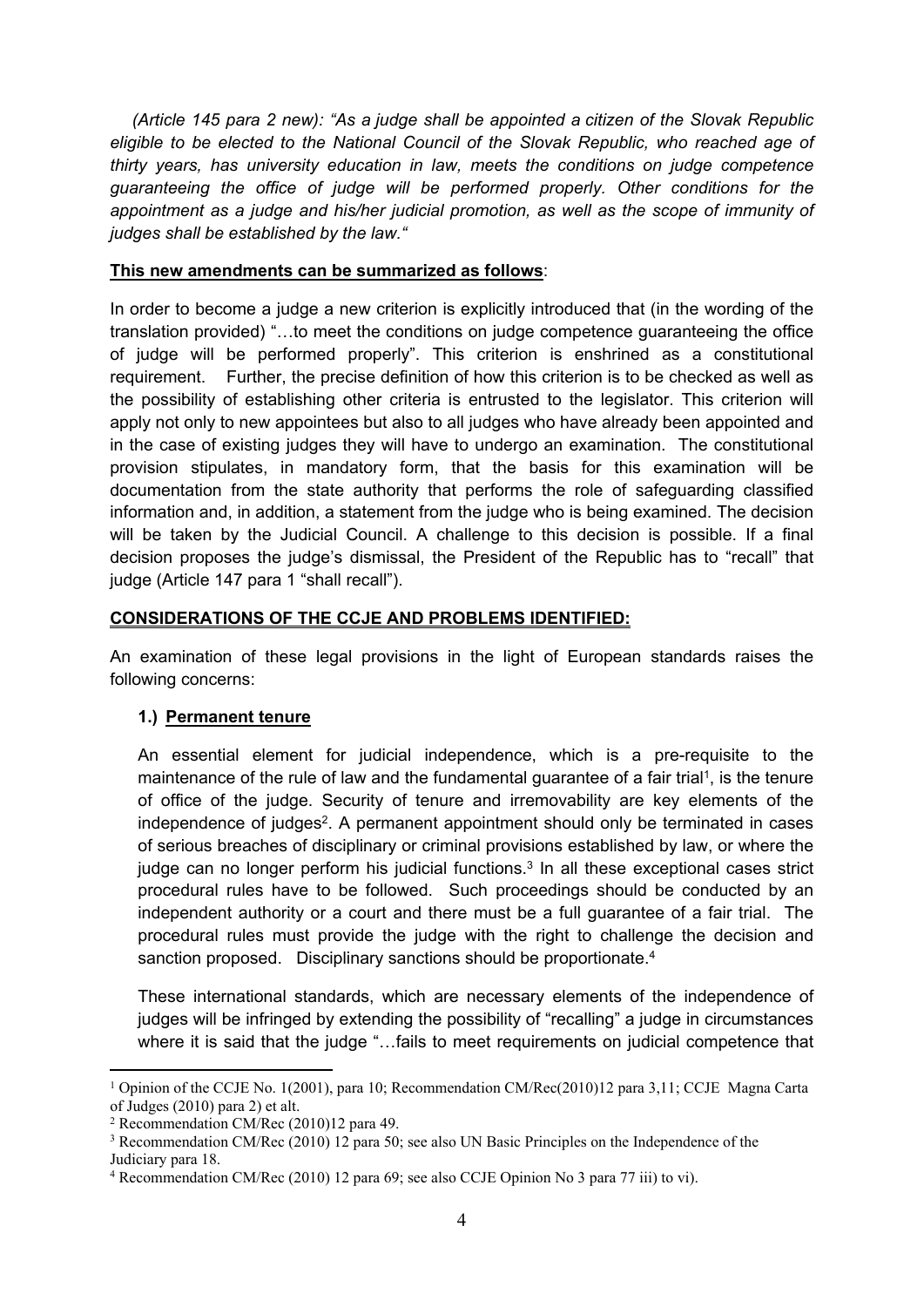guarantee the judicial office shall be performed properly" (Article 147 new). The unqualified terms "requirements on competence" and "proper performance" are not sufficiently defined or in accordance with the sense of the above mentioned international standards. These vague provisions open the door to a wide range of possible interpretation even if the problems combined with the strong requirement to "guarantee" are not taken into account. Such dangerous and inappropriate extensions are not needed in order to take the necessary proportionate consequences of criminal or serious disciplinary offences by particular judges.

#### **2.) Lustration of all judges:**

Under the new Article 154d all judges who have already been appointed and have tenure will have to undergo an examination to decide whether or not they fulfil the criterion "judicial competence which guarantees that the judicial office will be performed properly". This mandatory provision has the effect of a lustration or a vetting process. Such processes, which aim at excluding persons with serious integrity deficits in order to reestablish civic trust may be utilised after a change of a governmental *system* from a totalitarian regime to a democratic state.<sup>5</sup> The Parliamentary Assembly of the Council of Europe recommends that criminal acts that have committed are prosecuted and punished under the ordinary criminal code $6$  and that any lustration process must comply with the standards expected of a democratic state governed by the rule of law<sup>7</sup>. The requirements of tenure in a state governed by the rule of law have been explained above. The CCJE underlines the fact that the fall of the communist regime in (Czech-)Slovakia occurred a long time ago, that Slovakia has, for a long time been a member of the Council of Europe and thus dedicated to the principles and aims of that international organisation and that Slovakia became member of the European Union several years ago. On that occasion the status of the judiciary had been examined (amongst many other matters required before membership could be granted) and the judiciary was found to comply sufficiently with the standards of the European Union. Following from these historical facts it is immediately clear that there has been no recent transition from a totalitarian system to a democratic system and, therefore, there is no room for a lustration or vetting process. There may be judges who have not carried out their duties correctly or who have abused their position but they should be held accountable within the existing framework of the criminal law or disciplinary procedures.

### **3.) Documentation from state authority performing the role of safeguarding classified information as the basis of the decision:**

Article 154d stipulates that the Judicial Council has to rely on documentation from the state authority performing the role of safeguarding classified information when it decides whether a judge can stay in office. The judge shall be given the opportunity to comment on this documentation. As mentioned above decisions which may lead to the dismissal of a judge require a fair and transparent procedure, which is in accordance with Article 6 of

<sup>&</sup>lt;sup>5</sup> UN High Commissioner for Human Rights in "Rule-of-law tools for post-conflict states vetting an operational framework", 2006 and Resolution of the Parliamentary Assembly of the Council of Europe 1096 (1996) "On Measures to dismantle the Heritage of former Communist Totalitarian Systems".

<sup>6</sup> PACE Resolution 1096(1996) para 7.

<sup>7</sup> Idem para 13.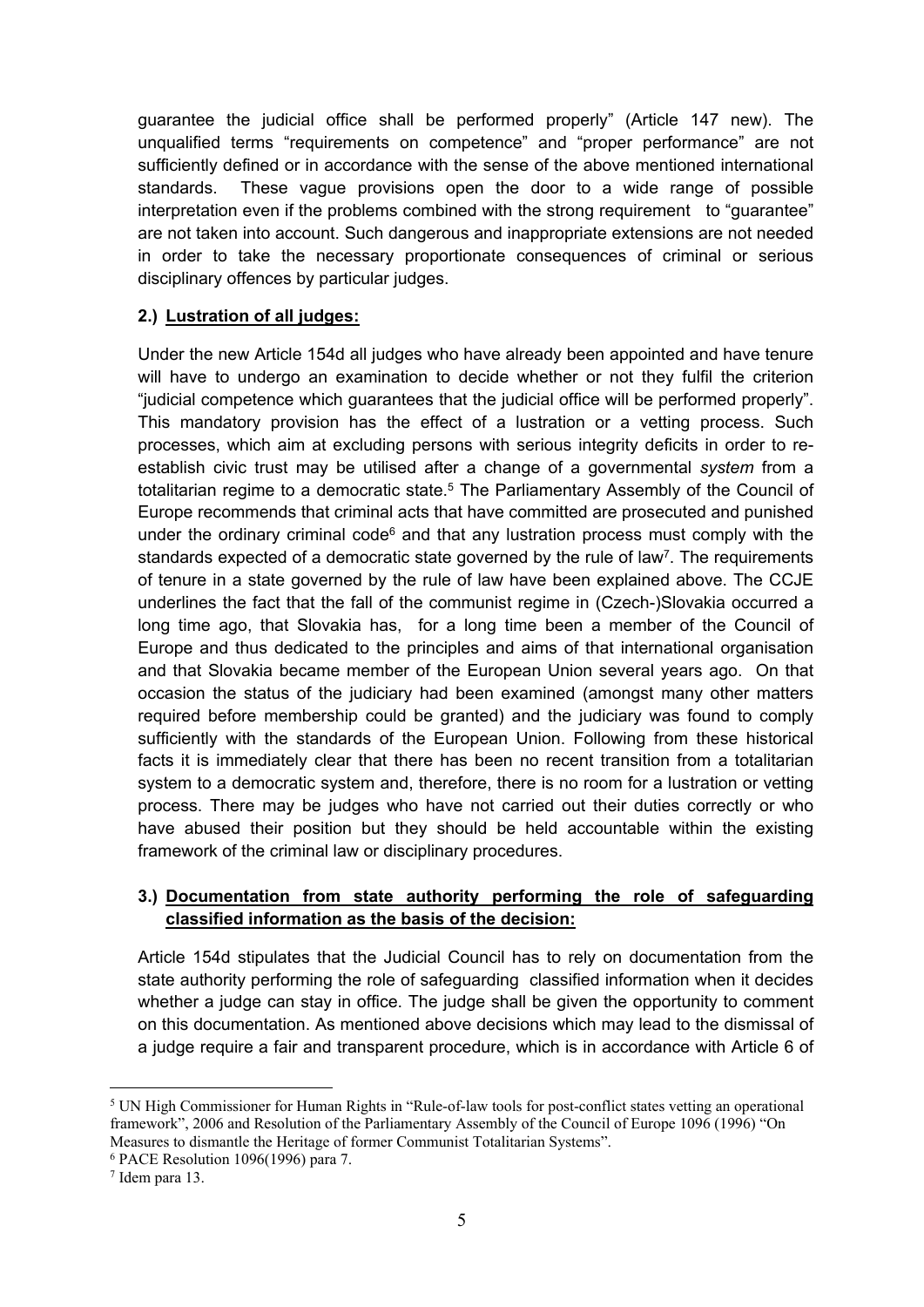the Convention thus guaranteeing that the person concerned will be able effectively to defend himself of any allegations made. The characteristic of a secret service institution is that information is gathered in a secret way, which, by definition, is not transparent. Very often the source of the information remains secret in order that the source may provide further co-operation. In many countries, the regulations regarding the means and the procedure by which information is collected are vague (the CCJE has no information on the legal provisions which exist in Slovakia in this respect). Therefore as a rule material provided by a secret service will not (on its own and without further information as to its source) be sufficient to be used as proof in a court procedure.

Activities of a secret service institution normally presuppose that there is a certain danger which makes an observation necessary to prevent that danger. The constitutional amendment appears to establish the presumption that all judges need to be observed to prevent some kind of danger. Such an underlying assumption and the consequence of observation of each and every judge puts an undue pressure on the judiciary which is in fundamental conflict with its independence and, furthermore, infringes the principle of the presumption of innocence.

A general gathering of information about judges by secret service institutions and the use of documentation thereby obtained as the basis for a decision of the Judicial Council are therefore unsuitable and unacceptable.

## **4.) Separation of powers:**

Secret service Institutions are part of the executive power. The amended Article 154d of the Constitution gives a decisive influence to the state authority performing the role of safeguarding classified information as the "basis" of the decisions of the Judicial Council). A central principle of a state governed by the rule of law is the effective separation of power. The Constitution of the Slovak Republic acknowledges this in the very first article dealing with the judiciary: Article 141 para 2 "Justice at all levels is administered independently of other state bodies". The new provision effectively permits the strong influence of the executive power on the judiciary and this contradicts this fundamental principle, thereby seriously damaging the equally important principle of the independence of the judiciary.

## **5.) Delegation to legislation:**

The constitutional amendments leave a large range of details to the legislator. Among these elements are the "manner of supervisions whether the judge meets the requirements" (Article 141a para 11), "the details of decision-making of the Judicial Council of the Slovak Republic on the adoption of the opinion on fulfilment of requirements" (Article 154d) and "the manner of expression of the opinion of the judge on the documentation" (Article 154d). Owing to the fact that the above- mentioned amendments regarding the examination of all judges are in conflict with international standards it is especially dangerous that details, which may reduce or enlarge the infringement are not firmly set out and so established at the constitutional level.

## **SUMMARY:**

The CCJE concludes: